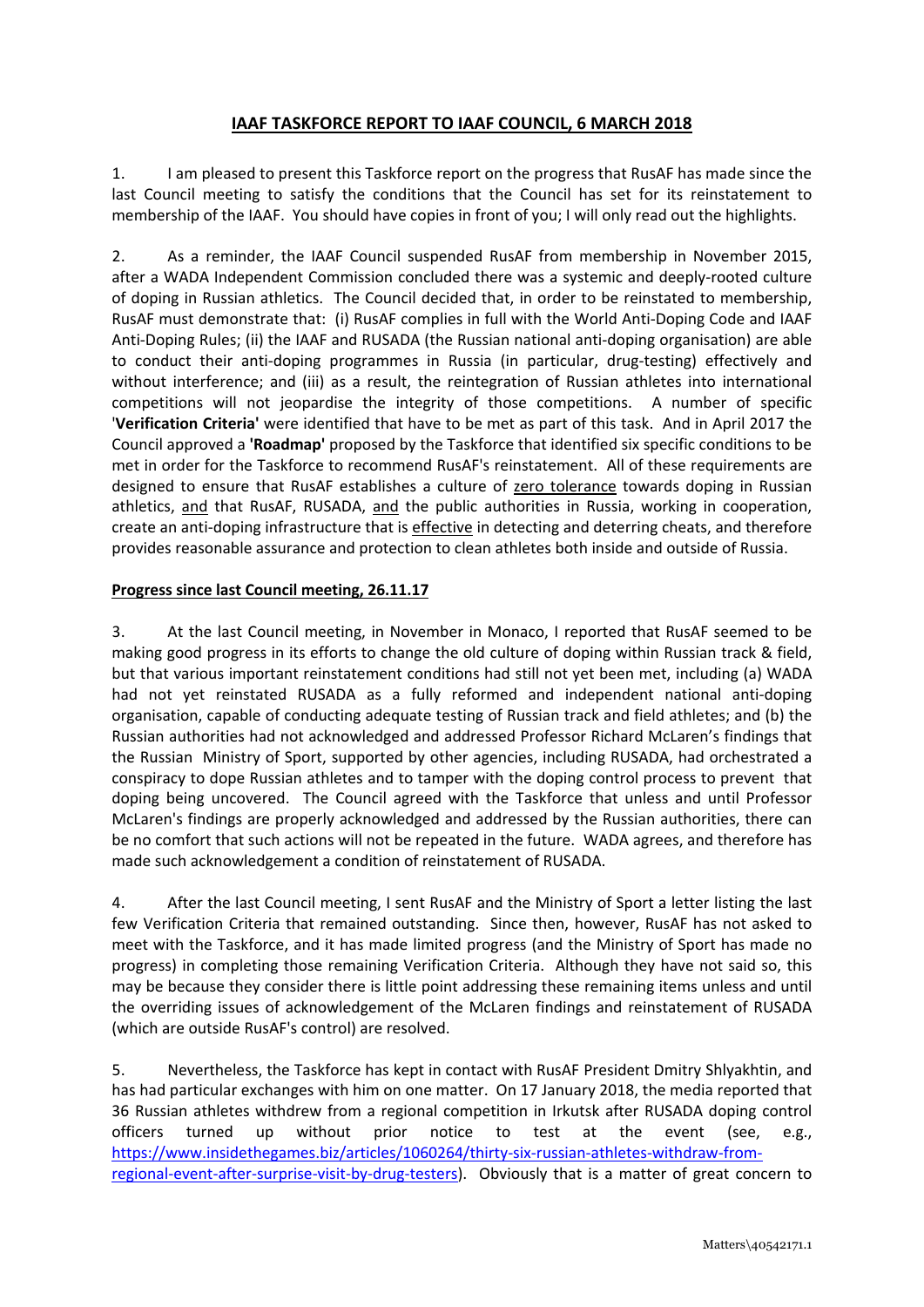the Taskforce. The next day, Mr Shlyakhtin contacted the Taskforce on his own initiative, to say that RusAF had investigated, had determined that many of those who withdrew had *'medical exemptions'* that justified their withdrawal, and that this information had been transferred to RUSADA *'for verification'*. The Taskforce was surprised at this, since we had previously pointed out to RusAF that it should not be investigating potential ADRVs, but instead should refer all such matters immediately to RUSADA. We were also unconvinced at his apparent acceptance that many of these withdrawals were justified on 'medical' grounds. We have said in response that RUSADA rather than RusAF should investigate the issue, and have asked for an update on that investigation. No update has yet been received.

6. In addition, the Taskforce has been in contact with the Athletics Integrity Unit (**AIU**) on the following matters:

- The Taskforce received allegations that thirteen Russian nationals had competed at the Open Baltic Masters Championships at Pärnu, Estonia, on 12-13 August 2017, without first obtaining 'neutral athlete' status. The AIU looked into the matter but concluded that it does not have authority over such events, which are sanctioned by the World Masters Association (**WMA**), and therefore it referred the matter to the WMA to follow up.
- WADA has transferred to the AIU details of 1800 samples collected by RUSADA from over 1000 Russian track & field athletes between 2012 and August 2015. The Moscow laboratory analysed these samples and stored the results in its internal database (**LIMS**) but did not report them all to WADA via its ADAMS database. The AIU has been analysing the data to determine whether there are any adverse analytical findings that should be pursued as antidoping rule violations by the athletes in question. In some cases, the database indicates samples with prohibited substances in them but the athlete who provided the same is only identified by code number, not by name. The AIU has managed to get the number of unattributed samples down from c.500 to 50. Through WADA, the AIU asked RUSADA to identify the athletes who provided those 50 remaining samples as a matter of urgency, since many of the samples had significant prohibited substances present in them. So far, RUSADA has identified the athletes who provided 17 of those samples, but it has not yet identified who provided the remaining 33 samples. The Taskforce considers that this information should be provided without delay, and that RusAF's reinstatement should not be considered while it remains outstanding. Otherwise we will not know whether there was further cheating that should be punished, with any results unfairly obtained to be disqualified.
- In addition, the AIU wishes to re-analyse certain of the samples involved, but has been denied access to those samples (which are stored at the Moscow laboratory) on the grounds that it constitutes a crime scene in a live criminal investigation by the Investigative Committee. Once again, the Taskforce considers that access to all samples for further analysis should be provided without delay, as a further condition to RusAF's reinstatement, so that all potential cheating can be fully investigated and addressed.
- Finally, RusAF asked whether results management of cases involving Russian athletes could be transferred from the AIU to RUSADA, to save costs (since RusAF has to reimburse the IAAF for the costs it incurs in managing such cases, as a condition of reinstatement). The AIU noted that all cases involving national-level athletes do go to RUSADA for results management. However, having consulted with and on the advice of WADA, the AIU declined to transfer results management authority over cases involving international-level Russian athletes to RUSADA (including pending cases arising out of the McLaren findings and cases arising out of the LIMS data mentioned above).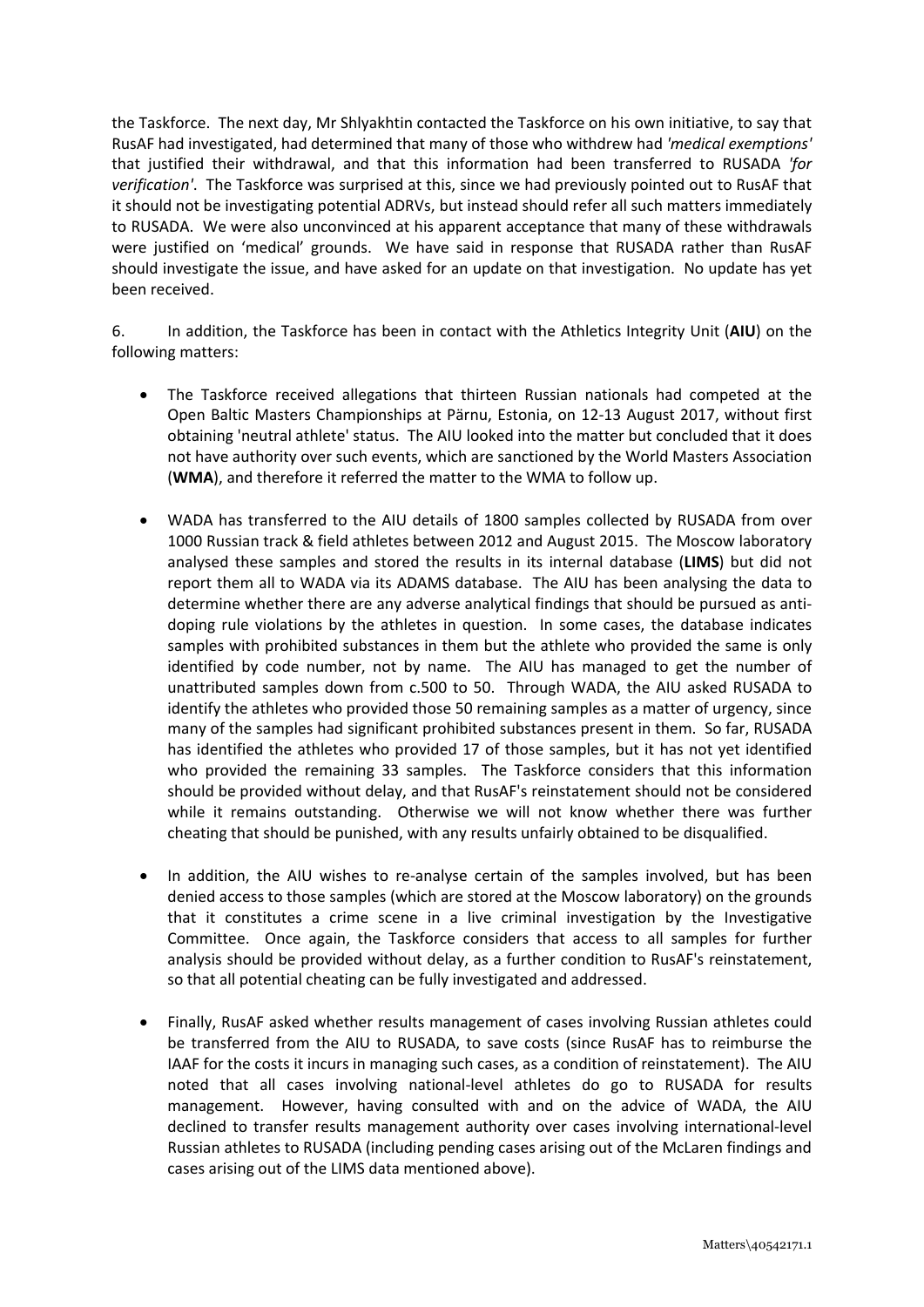## **Current status**

7. Here is where we stand today:

7.1 **Roadmap Condition 1 (satisfying the Verification Criteria)**: Most of the individual Verification Criteria have been satisfied, but there remain a few material ones still outstanding, including reimbursement of the IAAF for all of the costs that it has incurred to date, and all of the costs that it will incur prior to and after the reinstatement of RusAF, as a result of the need to impose, enforce and assess compliance with the Reinstatement Conditions and the Verification Criteria. The Taskforce understands that a full statement of those costs to date is being drawn up and provided to RusAF, to assist it with organising payment.

7.2 **Roadmap Condition 2 (adequate testing of Russian athletes)**: Apart from the potential evasion at the Irkutsk competition noted above, the Taskforce has not been advised of any adverse incidents or difficulties in the testing of Russian track & field athletes in the past few months, whether by the AIU or by RUSADA or its service providers IDTM/PWC. However, the Council confirmed at its last meeting that the Verification Criteria should be amended to require RusAF to work with RUSADA to produce and implement an effective, intelligent and proportionate test distribution plan for the testing of its athletes at the national level that is sufficient to provide reasonable assurance that Russian athletes seeking to compete in international competition will be competing clean.<sup>1</sup> To date, the Taskforce has not received anything from RusAF or RUSADA on this point.

7.3 **Roadmap Condition 3 (demonstrating that provisional suspensions of coaches charged with doping offences can be enforced effectively)**: The Russian authorities have advised that the Russian Labor Law has been amended to make it clear that an employer may fire a coach for committing an anti-doping rule violation (new federal law, No. 155241-7). However, the Taskforce has asked for confirmation that this would also permit an employer to suspend a coach provisionally from his job coaching athletes if he is provisionally suspended under the anti-doping rules pending resolution of allegations that he has committed an anti-doping rule violation. (The Council will recall this has been a recurring problem since RusAF was suspended in November 2015). RusAF and the Ministry of Sport have promised to provide such confirmation, but none has been provided to date.

7.4 **Roadmap Condition 4 (RusAF to take appropriate steps to cultivate and support the Clean Sport Movement and the associated Rocket Sport Project championed by certain individual Russian athletes and coaches)**: The Taskforce considers that RusAF has met this condition to date.

 $\frac{1}{1}$ To confirm, Verification Criterion 5.3 has been amended as follows (blue text is original, red text is new): 'When RusAF is reinstated to IAAF membership such that it (and/or the Russian Olympic Committee, as applicable) is permitted to enter athletes to represent Russia in international events, nevertheless (unless the IAAF Council agrees otherwise, in its absolute discretion) a Russian athlete may not participate in an international event unless (a) he or she has been in the IAAF's international Registered Testing Pool or in the National Registered Testing Pool maintained by RUSADA and/or the Stand-In Agency (whether because he or she is on the National List or otherwise) for at least the six months immediately preceding the event; and (b) during that period he or she has undergone at least three no notice out-of-competition tests and (if he or she competes in a middle distance, long distance, combined events, or race walk discipline) at least three Athlete Biological Passport tests (blood and urine), all of which must have been conducted in strict compliance with all applicable International Standards. RusAF must ensure that all athletes to whom this requirement may be relevant receive effective and timely written notice of it. RusAF has ensured that an effective, intelligent and proportionate test distribution plan is implemented by RUSADA for testing its athletes at the national level, with the Athletics Integrity Unit to determine whether this condition has been met'.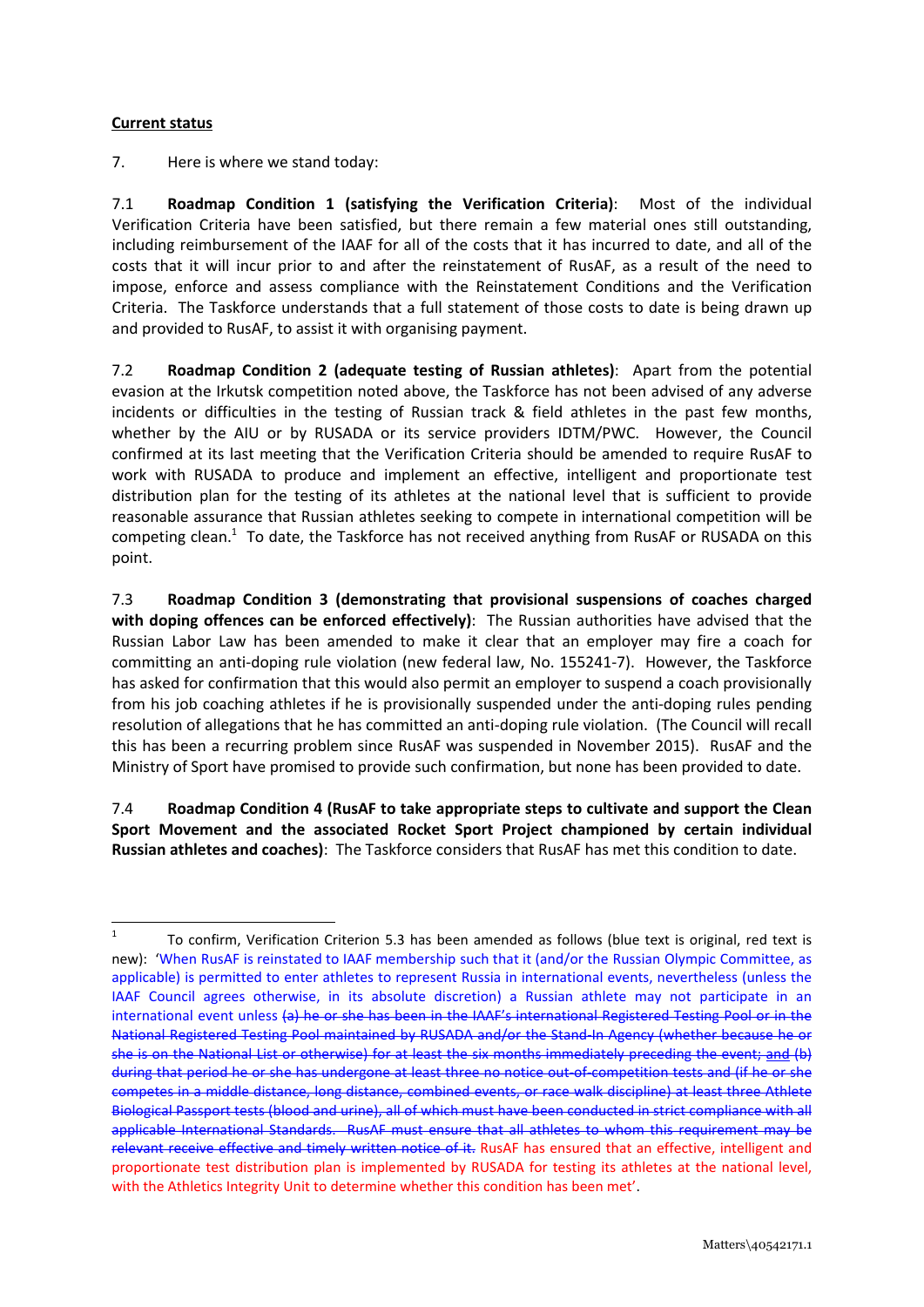7.5 **Roadmap Condition 5 (an appropriate official response to the McLaren reports, specifically addressing Professor McLaren's findings that officials from the Ministry for Sport, the FSB, and the Centre for Sport Preparation were involved in the doping scheme, either by convincingly rebutting those findings or else by acknowledging and properly addressing them)**. The Taskforce has still received no official communication on this point from the Russian Ministry of Sport, despite several promises that one would be sent, and it is clear that this condition has not been met:

- At the WADA Foundation Board meeting on 16 November 2017, the President of the Russian Olympic Committee, Alexander Zhukov, said: *"We accept that our national anti-doping system has failed. It is also recognized by the country's top leadership. This failure was the result of the organized activities aimed at manipulations with doping samples of the Russian athletes by a group of individuals for their personal benefit. This group consisted of a number of managers within RUSADA, the Moscow anti-doping laboratory and other antidoping institutions. The level of involvement and guilt of certain individuals will be determined by the Investigative Committee upon the end of investigation. At the same time we absolutely deny the existence of a state-sponsored doping system"*. As noted at the last Council meeting, however, the WADA Foundation Board did not accept that this met the requirement of acceptance of the McLaren findings, in particular because it did not either refute or accept Professor McLaren's findings that the conspiracy was orchestrated by officials in the Ministry of Sport and carried out with the assistance of the FSB. The Taskforce agrees with the WADA Foundation Board on this point.
- In the meantime, a separate commission set up by the IOC to investigate the McLaren findings (the **Schmid Commission**) reported on 5 December 2017 that it agreed with McLaren on *'the existence of a systemic doping scheme in Russia'*, involving *'the systemic manipulation of the anti-doping rules and system in Russia, through the Disappearing Positive Methodology and [by sample swapping] during the Olympic Winter Games Sochi 2014, as well as the various levels of administrative, legal and contractual responsibility, resulting from the failure to respect the respective obligations of the various entities involved'*. In terms of who was responsible for that scheme, the Schmid Commission found that:
	- the Russian Ministry of Sport *'controlled every sphere related to sports in the country, including … anti-doping'*;
	- *'The detailed analysis of the email exchanges attached to the [McLaren] Reports allows to confirm the involvement of a number of individuals within the Ministry of Sport and its subordinated entities, such as CSP, VNIIFK, RUSADA, Moscow and Sochi laboratories. All the independent and impartial evidence as well as the results of the forensic and biological analysis confirm this conclusion'*;
	- although it was not possible to tell how far up the chain of command in the Ministry the scheme went, Vice-Minister Yuri Nagornych was involved and so was Natalia Zhelanova, anti-doping advisor to the Russian Minister of Sport, Vitaly Mutko;
	- Minister Mutko had told the Schmid Commission that *'all the individuals involved [in the system] were dismissed'*; and
	- Minister Mutko *'had ultimate administrative responsibility for the acts perpetrated at*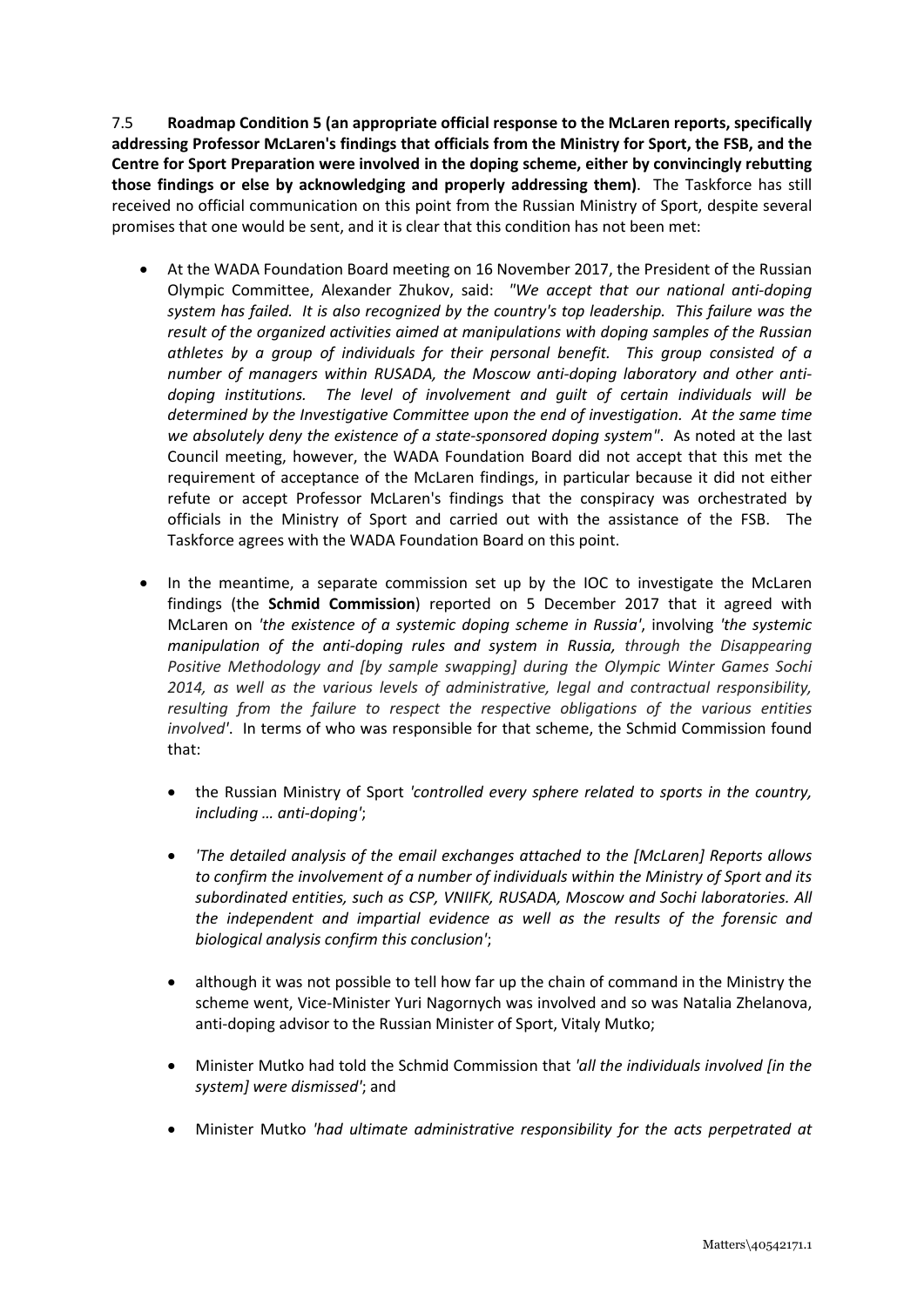*the time within the Russian Ministry or the entities under its responsibility'*. 2

The Schmid Commission therefore recommended that the IOC Executive Board *"take the appropriate measures that should be strong enough to effectively sanction the existence of a systemic manipulation of the anti-doping rules and system in Russia, as well as the legal responsibility of the various entities involved"*.

- In response, the IOC Executive Board suspended the Russian Olympic Committee and its President, Alexander Zhukov; banned all Ministry of Sport officials from the 2018 Winter Games; banned Minister Mutko and Vice-Minister Nagornych from the Olympic Games for life; set up a mechanism for Russian athletes who could demonstrate that they are clean to compete in the 2018 Games as 'Olympic Athletes from Russia'; and required the ROC to pay \$15 million to reimburse the IOC for the costs of the investigation (and as a contribution towards the setting up of the new International Testing Authority). IOC President Thomas Bach said: *"This was an unprecedented attack on the integrity of the Olympic Games and sport. The IOC EB, after following due process, has issued proportional sanctions for this systemic manipulation while protecting the clean athletes. This should draw a line under this damaging episode and serve as a catalyst for a more effective anti-doping system led by WADA"*.
- The Russian Olympic Committee did not challenge its suspension. However, the Russian authorities have still not acknowledged and sought to address the McLaren findings of an institutionalised doping scheme, even after they were corroborated and endorsed in this clear way by the Schmid Commission. Instead, they have continued to claim that there is no basis for the McLaren findings, and instead this is just a politically motivated attack:
	- At the same time as the Schmid Commission was doing its work, another IOC disciplinary commission (the **Oswald Commission**) was considering whether there was enough evidence against any individual Russian athletes to find that they were knowingly implicated in the sample swapping scheme at the Sochi Games. After commissioning further expert evidence on the opening of the sample collection bottles, the Oswald Commission found that clear evidence existed of the doping scheme that Professor McLaren had described in his reports, and also found that 43 Russian athletes identified by McLaren were knowingly complicit in that conspiracy. It therefore found them guilty of the ADRVs of use of prohibited substances, tampering with doping control, and complicity in the doping scheme, and banned them for life from the Games.
	- In late January 2018 a CAS panel upheld the appeals of 28 of those athletes, and overturned the findings that they had committed ADRVs. It rejected the appeals of 11 other athletes, upholding the findings that they had committed ADRVs, but reduced their bans to one Olympic Games only. The CAS Panel has not yet issued the reasons for its decisions, but our understanding is that the 28 cases involved only disputed evidence about whether marks on a bottle confirmed conclusively that it had been tampered with, whereas in the 11 cases that were upheld, the urine in the bottles contained DNA that did not belong to the athlete and/or a physiologically impossible level of salt, so confirming the bottle had been opened and the urine had been tampered with.
	- Russian politicians and the Russian media responded to these findings by claiming that the CAS had rejected Professor McLaren's finding of a 'state-sponsored' doping scheme;

 $\frac{1}{2}$ On the other hand, the Schmid Commission did not mention and made no findings about the involvement (or lack of involvement) of the FSB in the conspiracy.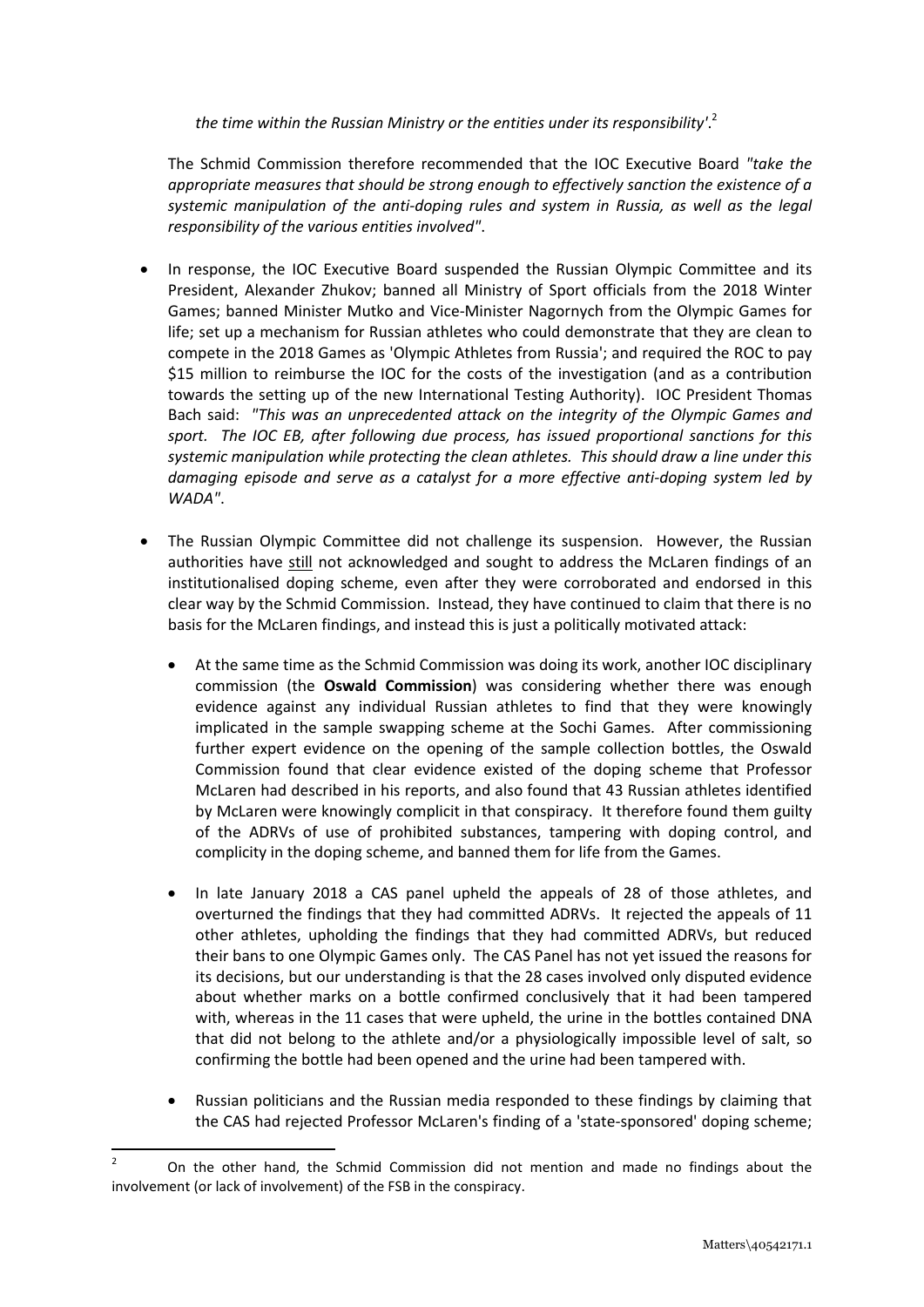and current Russian Minister of Sport Pavel Kolobkov suggested the CAS decisions meant Schmid and Oswald should apologise for their findings of institutionalised doping in Russia. Meanwhile Russian President Vladimir Putin has continued to attack whistleblower Gregory Rodchenkov (who made the allegations that led to the McLaren investigation) as mentally unstable, and has claimed the whole doping crisis has been contrived by the US in order to increase discontent before next month's Presidential elections in Russia; while Russia's Foreign Minister, Sergei Lavrov, has accused the US of orchestrating the doping scandal in order to get Russia suspended from the 2018 Games, because they *"can't beat us fairly. … I think it's a form of competition without scruples because the US team, obviously, are not capable of beating us fairly at sport"*.

- The Taskforce rejects this interpretation of events:
	- Whereas the issue before the Schmid Commission was whether there was a conspiracy to cover up doping, the issue before the Oswald Commission (and so before the CAS on appeal) was whether or not there was enough evidence to find an athlete complicit in that conspiracy.<sup>3</sup> By finding that there was sufficient evidence of tampering and complicity by eleven athletes, the CAS Panel's decisions effectively confirmed that there was a conspiracy. As the IOC said: *"the confirmation of the Anti-Doping Rule Violations for 11 athletes because of the manipulation of their samples clearly demonstrates once more the existence of the systemic manipulation of the anti-doping system at the Olympic Winter Games Sochi 2014"*.
	- Several other CAS Panels have also acknowledged the existence of this institutionalised scheme to cover up doping by Russian athletes, including the CAS panel that upheld the IAAF's exclusion of Russian athletes from the Rio Olympics (CAS 2016/O/4684), the CAS panel that upheld the IPC's ban of the Russian Paralympic Committee from the Rio Paralympics (CAS 2016/A/4745), the CAS arbitrator who upheld the case brought by the IAAF against Anna Pyatykh (CAS 2017/O/5039), and (most recently) the CAS panel that upheld the IOC's decision not to permit the 28 athletes cleared of ADRVs to participate as 'clean' athletes in the 2018 Winter Games (CAS OG 18/02 and 18/03). Furthermore, the Swiss Federal Tribunal (SFT 4 A\_470/2016), and the German Federal Constitutional Court (Decision of 15 September 2016-1 BvQ 38/16) both acknowledged and relied upon the evidence of an institutional conspiracy in rejecting a request to suspend the ban of the Russian Paralympic team from Rio.
- As a result, even subsequent to the CAS decisions overturning the Oswald Commission's banning of 28 Russian athletes, WADA President Sir Craig Reedie has reiterated that RUSADA cannot be reinstated until the Russian authorities have acknowledged and adequately addressed the McLaren findings (https://www.insidethegames.biz/articles/1061198/wada[president-does-not-rule-out-rusada-suspension-remaining-until-tokyo-2020\). The Taskforce](https://www.insidethegames.biz/articles/1061198/wada-president-does-not-rule-out-rusada-suspension-remaining-until-tokyo-2020) is of the view that such acknowledgement of the McLaren findings (and the consequent reinstatement of RUSADA by WADA) should also remain a strict condition of reinstatement of RusAF to membership of the IAAF.

**.** 

<sup>3</sup> The CAS press release specifically said: *"The mandate of the CAS Panels was not to determine generally whether there was an organized scheme allowing the manipulation of doping control samples in the Sochi laboratory but was strictly limited to dealing with 39 individual cases and to assess the evidence applicable to each athlete on an individual basis"*.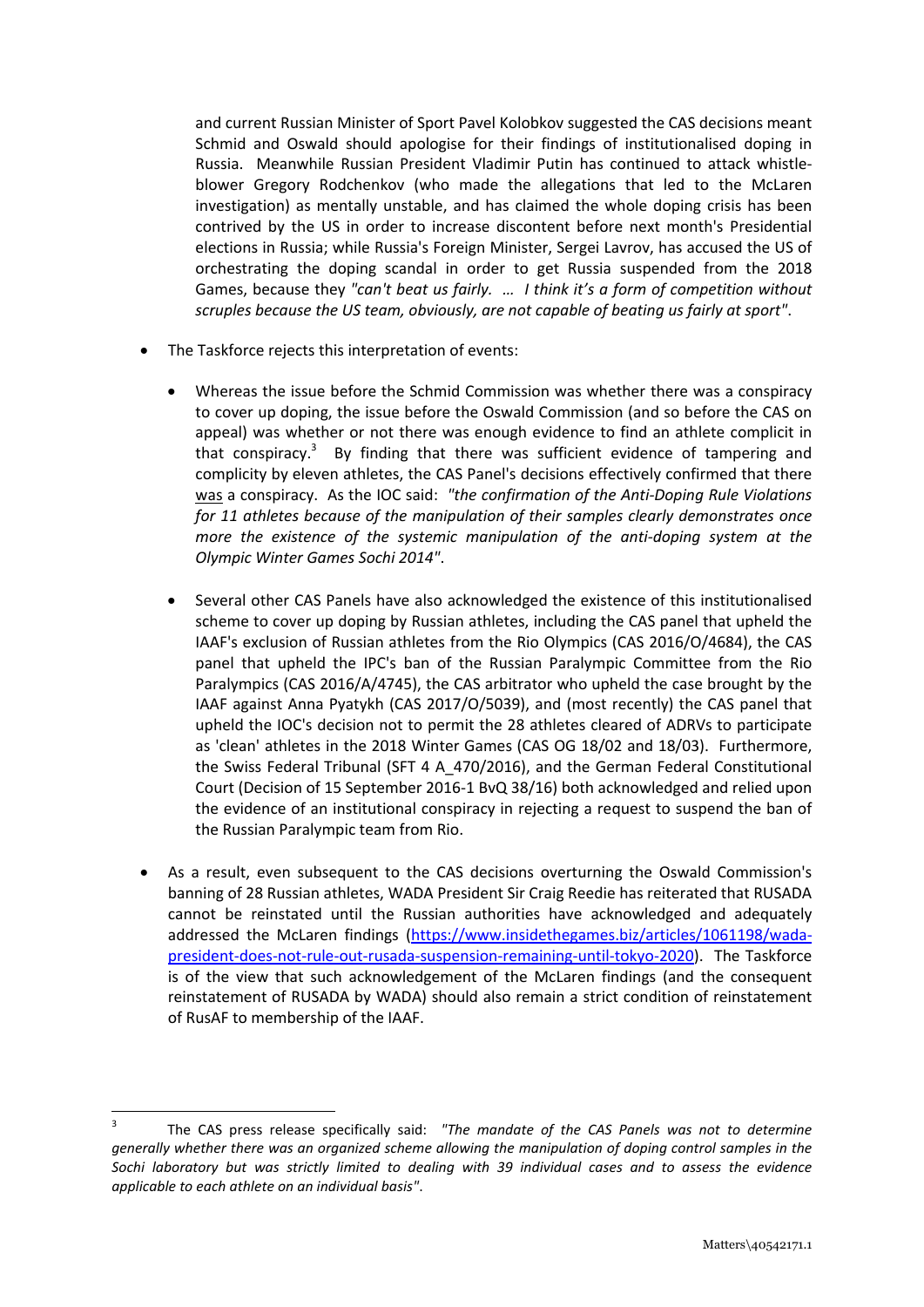7.6 **Roadmap Condition 6 (reinstatement of RUSADA as a truly autonomous, independent and properly-resourced national anti-doping organisation):**At its meeting on 16 November 2017, the WADA Foundation Board decided that RUSADA should not be reinstated until the outstanding reinstatement conditions set by WADA have been met, including in particular (i) that the responsible authorities for anti-doping in Russia must publicly accept the reported outcomes of the McLaren investigation; and (ii) that the Russian Government must provide access for appropriate entities to the stored samples and electronic data in the Moscow laboratory relating to analysis of samples from 2011 to 2015. The WADA Foundation Board is scheduled to consider the matter again at its meeting in May 2018. Therefore this condition (reinstatement of RUSADA by WADA) has not yet been met either.

## **Recommendation**

8. Based on the above, the conditions established by the IAAF Council for reinstatement of RusAF to IAAF membership have not yet been met in full. Instead several material conditions remain outstanding, either in whole or in part. The Taskforce therefore recommends that the IAAF Council decides not to reinstate RusAF until all of the reinstatement conditions the Council has set have been met in full.

9. The Taskforce also recommends that the current Verification Criteria be amended as follows (original text in blue, proposed new text in red):

**VC 7.2** RusAF must reimburse the IAAF for all of the costs that the IAAF has incurred to date and that the IAAF will incur (prior to and after the reinstatement of RusAF) as a result of the need to impose, enforce, and assess compliance with the Reinstatement Conditions and these Verification Criteria, including (without limitation) the travel, accommodation, translation, legal and other costs incurred by the IAAF Taskforce, and the CAS costs, translation costs, and legal costs incurred by the IAAF in bringing the cases to CAS that are referenced at paragraphs 3.1, 3.2, 4.3 or 5.6, above, as well as in relation to the cases arising from the re-testing of samples collected at the 2008 and 2012 Olympic Games and any other case referred to CAS as a result of the suspension of RusAF and/or RUSADA, and the costs incurred by the Doping Review Board from 1 January 2018 onwards in dealing with applications by Russian athletes for neutral athlete status.

To date, the IAAF has borne all of the costs of the Doping Review Board dealing with applications by Russian athletes for 'neutral athlete' status. However, with RusAF's suspension now extending into 2018, and with more and more Russian athletes applying for neutral athlete status, it is not fair that the IAAF and its members should bear these costs. Instead, moving forward, the view of the Taskforce is that RusAF should bear these costs.

10. If these recommendations are accepted, then the Taskforce would propose to call RusAF to a meeting in short order, where we will make clear that it needs to start making the necessary effort (and to enlist the Russian Ministry of Sport to make the necessary effort) to complete the outstanding Verification Criteria and the Roadmap conditions to reinstatement as soon as possible.

11. If following that meeting we do not see meaningful progress, the Taskforce will consider whether to recommend to the Council, at its next meeting, in July 2018, (a) that it suspend further operation of the Taskforce; and (b) that it consider taking further measures vis-à-vis RusAF, such as (for example) no longer permitting Russian athletes to participate in international competition as